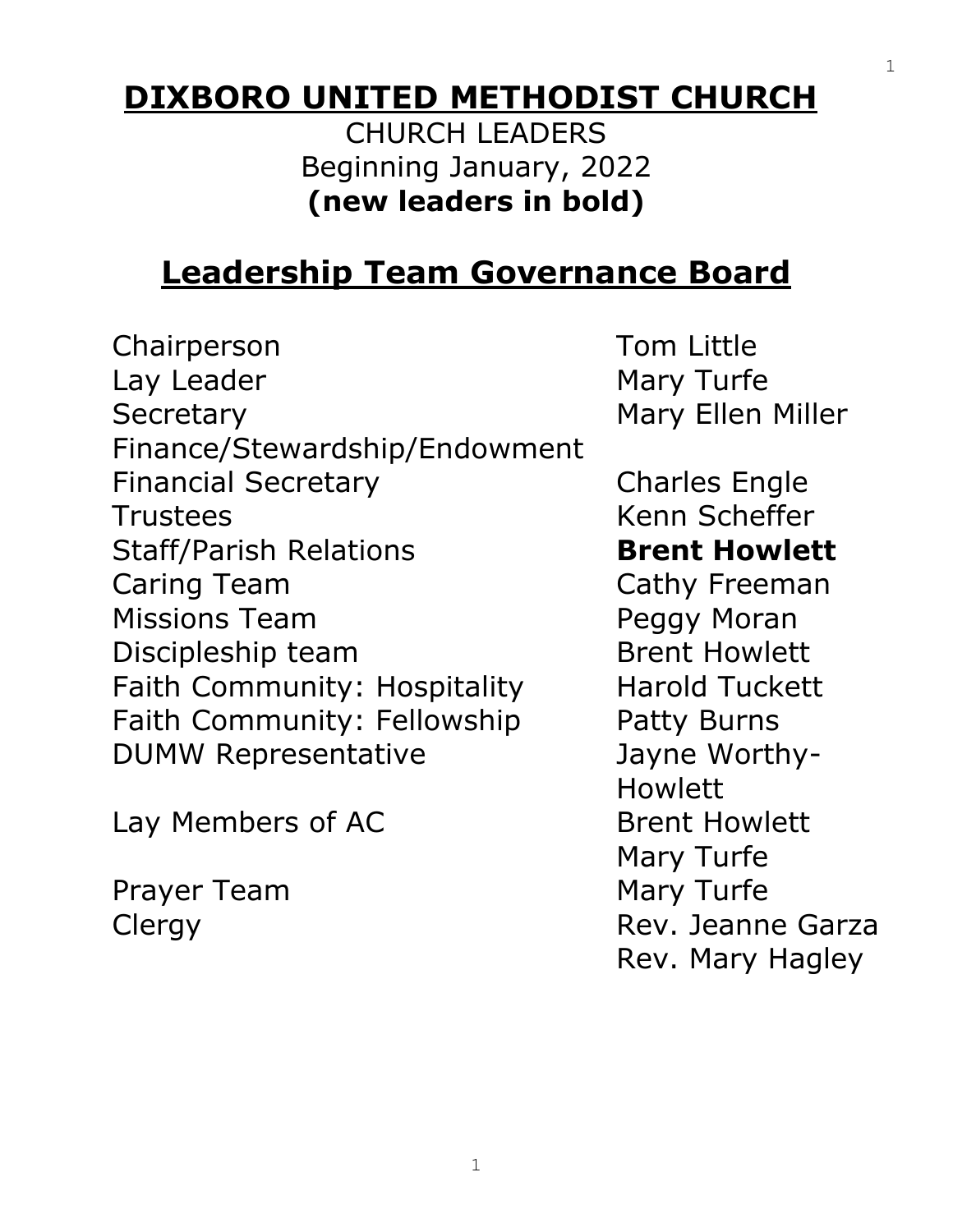## **ADMINISTRATIVE MINISTRIES**

#### **FINANCE/STEWARDSHIP/ENDOWMENT COMMITTEE**   $Chairnarcon$

| Cridifperson                    |                      |
|---------------------------------|----------------------|
| Lay Leader                      | Mary Turfe           |
| Lay Member to Annual Conference | <b>Brent Howlett</b> |
| Leadership Team Chair           | Mary Turfe           |
| Treasurer                       | Randy Hucks          |
| <b>Trustees Representative</b>  | Kenn Scheffer        |
| <b>Staff Parish Chair</b>       | <b>Brent Howlett</b> |
| <b>Financial Secretary</b>      | <b>Charles Engle</b> |
| <b>Missions Representative</b>  | Roberta King         |
| Clergy Support                  | Rev. Jeanne Garza    |

**Scholarships:** Dennis Daellenbach (Chair) and Barb Scheffer

#### **Memorials:**

| Chairperson |                                          |
|-------------|------------------------------------------|
| Treasurer   | Randy Hucks                              |
| Clergy      | Rev. Jeanne Garza                        |
| Members:    | Janice Clark, Nancy Trotter, Nan LaLonde |

#### **NOMINATIONS AND LEADERSHIP DEVELOPMENT:**

Chairperson Rev. Jeanne Garza Leadership Council Tom Little Secretary Cathy Freeman Lay Leader Mary Turfe

#### **STAFF PARISH RELATIONS COMMITTEE:**

| <b>Cliff Murphy</b><br><b>Brent Howlett</b> | <b>Rollie Rollings</b><br><b>Pat Turk</b>                    | <b>Diane Kern</b> |
|---------------------------------------------|--------------------------------------------------------------|-------------------|
| 2021                                        | 2022                                                         | 2023              |
|                                             | Lay Member to Annual Conference - Brent Howlett & Mary Turfe |                   |
| Lay Leader                                  | Mary Turfe                                                   |                   |
| Chairperson                                 | <b>Brent Howlett</b>                                         |                   |

#### **TRUSTEES:**

| Chairperson      |                            | Kenn Scheffer                                  |
|------------------|----------------------------|------------------------------------------------|
| Vice Chairperson |                            | Carl Johns                                     |
| Lay Leader       |                            | Mary Turfe                                     |
| Kitchen Divas    |                            | Meredith Burr                                  |
| Grounds          |                            | Carol Barnett                                  |
|                  | <b>Beautification Team</b> | Brittney Pavlik, Harold Tuckett, Kenn Scheffer |
| <b>Members</b>   |                            |                                                |
|                  | 2021                       | 2022                                           |
|                  | Stephen Pavlik             | <b>Aileen BeMent</b>                           |